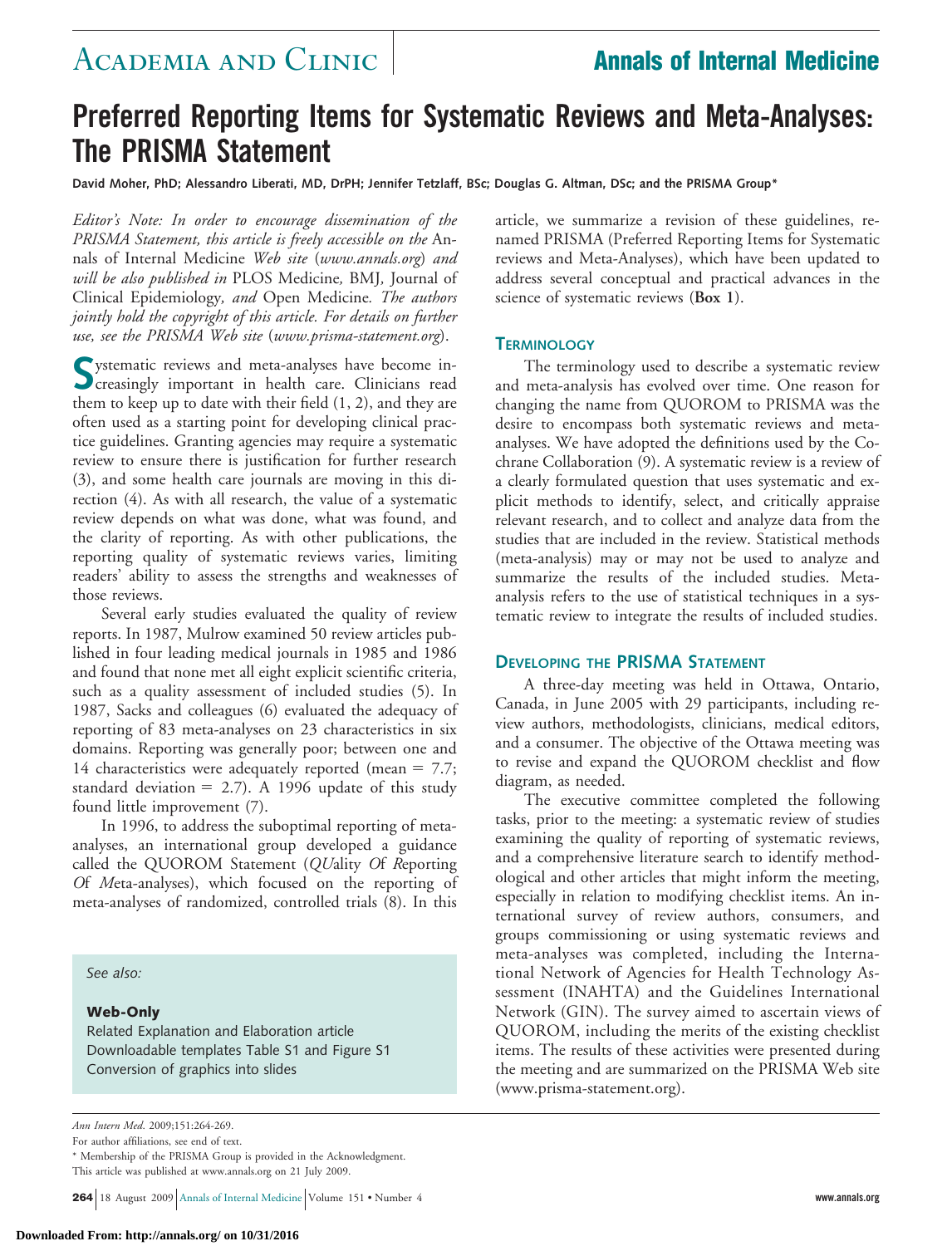Only items deemed essential were retained or added to the checklist. Some additional items are nevertheless desirable, and review authors should include these, if relevant (10). For example, it is useful to indicate whether the systematic review is an update (11) of a previous review, and to describe any changes in procedures from those described in the original protocol.

Shortly after the meeting a draft of the PRISMA checklist was circulated to the group, including those invited to the meeting but unable to attend. A disposition file was created containing comments and revisions from each respondent, and the checklist was subsequently revised 11 times. The group approved the checklist, flow diagram, and this summary paper.

Although no direct evidence was found to support retaining or adding some items, evidence from other domains was believed to be relevant. For example, Item 5 asks authors to provide registration information about the systematic review, including a registration number, if available. Although systematic review registration is not yet widely available (12, 13), the participating journals of the International Committee of Medical Journal Editors (ICMJE) (14) now require all clinical trials to be registered in an effort to increase transparency and accountability (15). Those aspects are also likely to benefit systematic reviewers, possibly reducing the risk of an excessive number of reviews addressing the same question (16, 17) and providing greater transparency when updating systematic reviews.

# **THE PRISMA STATEMENT**

The PRISMA Statement consists of a 27-item checklist (**Table 1**; see also **Table S1**, available at www.annals .org, for a downloadable Word template for researchers to re-use) and a four-phase flow diagram (**Figure 1**; see also **Figure S1**, available at www.annals.org, for a downloadable Word template for researchers to re-use). The aim of the PRISMA Statement is to help authors improve the reporting of systematic reviews and meta-analyses. We have focused on randomized trials, but PRISMA can also be used as a basis for reporting systematic reviews of other types of research, particularly evaluations of interventions. PRISMA may also be useful for critical appraisal of published systematic reviews. However, the PRISMA checklist is not a quality assessment instrument to gauge the quality of a systematic review.

# **FROM QUOROM TO PRISMA**

The new PRISMA checklist differs in several respects from the QUOROM checklist, and the substantive specific changes are highlighted in **Table 2**. Generally, the PRISMA checklist "decouples" several items present in the QUOROM checklist and, where applicable, several checklist items are linked to improve consistency across the systematic review report.

### *Box 1.* **Conceptual Issues in the Evolution From QUOROM to PRISMA**

#### **Completing a Systematic Review Is an Iterative Process**

The conduct of a systematic review depends heavily on the scope and quality of included studies: thus systematic reviewers may need to modify their original review protocol during its conduct. Any systematic review reporting guideline should recommend that such changes can be reported and explained without suggesting that they are inappropriate. The PRISMA Statement (Items 5, 11, 16, and 23) acknowledges this iterative process. Aside from Cochrane reviews, all of which should have a protocol, only about 10% of systematic reviewers report working from a protocol (22). Without a protocol that is publicly accessible, it is difficult to judge between appropriate and inappropriate modifications.

### **Conduct and Reporting Research Are Distinct Concepts**

This distinction is, however, less straightforward for systematic reviews than for assessments of the reporting of an individual study, because the reporting and conduct of systematic reviews are, by nature, closely intertwined. For example, the failure of a systematic review to report the assessment of the risk of bias in included studies may be seen as a marker of poor conduct, given the importance of this activity in the systematic review process (37).

#### **Study-Level Versus Outcome-Level Assessment of Risk of Bias**

For studies included in a systematic review, a thorough assessment of the risk of bias requires both a "study-level" assessment (e.g., adequacy of allocation concealment) and, for some features, a newer approach called "outcome-level" assessment. An outcome-level assessment involves evaluating the reliability and validity of the data for each important outcome by determining the methods used to assess them in each individual study (38). The quality of evidence may differ across outcomes, even within a study, such as between a primary efficacy outcome, which is likely to be very carefully and systematically measured, and the assessment of serious harms (39), which may rely on spontaneous reports by investigators. This information should be reported to allow an explicit assessment of the extent to which an estimate of effect is correct (38).

#### **Importance of Reporting Biases**

Different types of reporting biases may hamper the conduct and interpretation of systematic reviews. Selective reporting of complete studies (e.g., publication bias) (28) as well as the more recently empirically demonstrated "outcome reporting bias" within individual studies (40, 41) should be considered by authors when conducting a systematic review and reporting its results. Though the implications of these biases on the conduct and reporting of systematic reviews themselves are unclear, some previous research has identified that selective outcome reporting may occur also in the context of systematic reviews (42).

The flow diagram has also been modified. Before including studies and providing reasons for excluding others, the review team must first search the literature. This search results in records. Once these records have been screened and eligibility criteria applied, a smaller number of articles will remain. The number of included articles might be smaller (or larger) than the number of studies, because articles may report on multiple studies and results from a particular study may be published in several articles. To capture this information, the PRISMA flow diagram now requests information on these phases of the review process.

**www.annals.org** 18 August 2009 Annals of Internal Medicine Volume 151 • Number 4 **265**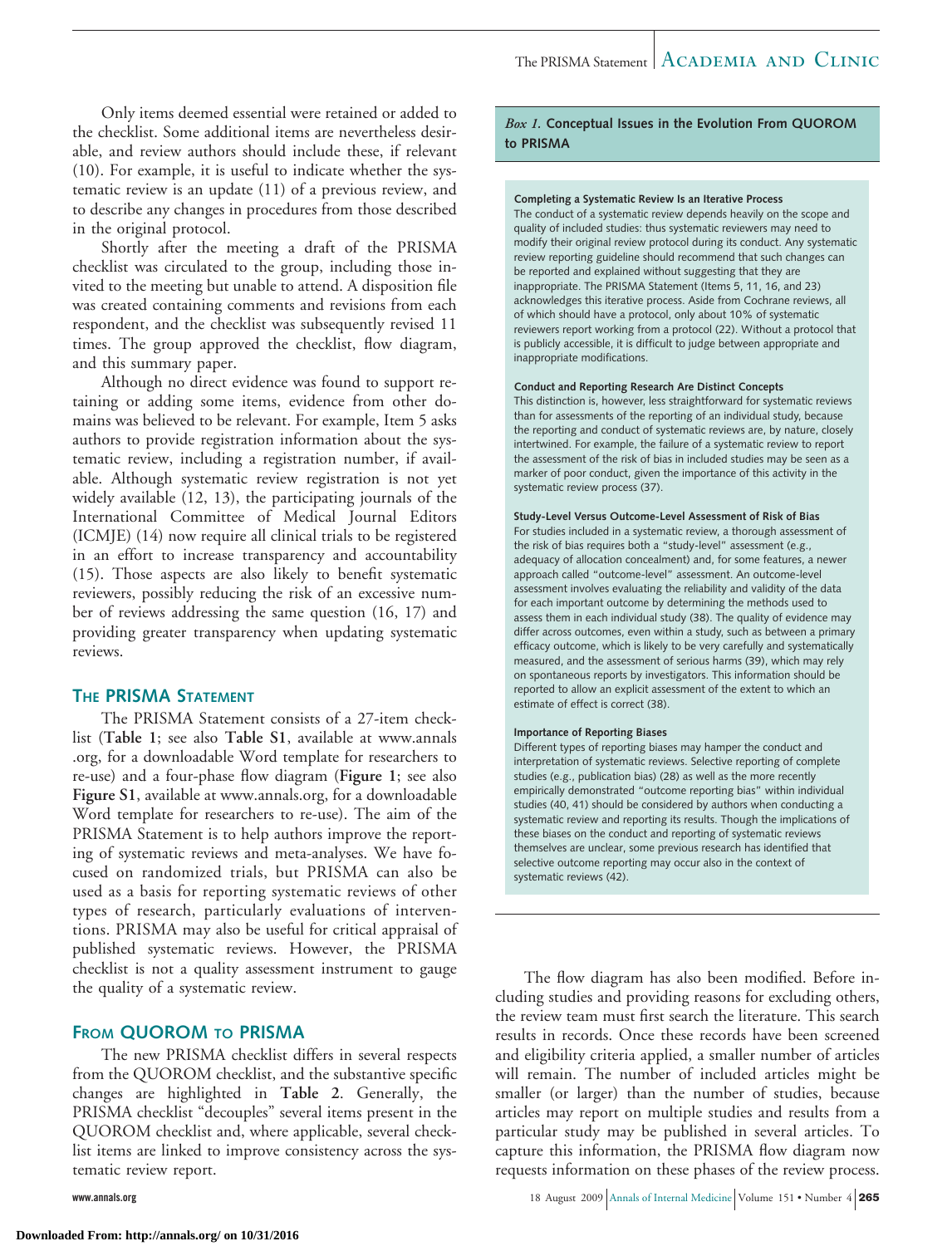| Section/Topic                         | Item<br>#      | Checklist Item                                                                                                                                                                                                                                                                                                    | Reported on<br>Page # |
|---------------------------------------|----------------|-------------------------------------------------------------------------------------------------------------------------------------------------------------------------------------------------------------------------------------------------------------------------------------------------------------------|-----------------------|
| <b>TITLE</b>                          |                |                                                                                                                                                                                                                                                                                                                   |                       |
| Title                                 | $\mathbf{1}$   | Identify the report as a systematic review, meta-analysis, or both.                                                                                                                                                                                                                                               |                       |
|                                       |                |                                                                                                                                                                                                                                                                                                                   |                       |
| <b>ABSTRACT</b><br>Structured summary | 2              | Provide a structured summary including, as applicable: background; objectives; data sources; study<br>eligibility criteria, participants, and interventions; study appraisal and synthesis methods; results;<br>limitations; conclusions and implications of key findings; systematic review registration number. |                       |
| <b>INTRODUCTION</b>                   |                |                                                                                                                                                                                                                                                                                                                   |                       |
| Rationale                             | 3              | Describe the rationale for the review in the context of what is already known.                                                                                                                                                                                                                                    |                       |
| Objectives                            | $\overline{4}$ | Provide an explicit statement of questions being addressed with reference to participants,<br>interventions, comparisons, outcomes, and study design (PICOS).                                                                                                                                                     |                       |
| <b>METHODS</b>                        |                |                                                                                                                                                                                                                                                                                                                   |                       |
| Protocol and registration             | 5              | Indicate if a review protocol exists, if and where it can be accessed (e.g., Web address), and, if<br>available, provide registration information including registration number.                                                                                                                                  |                       |
| Eligibility criteria                  | 6              | Specify study characteristics (e.g., PICOS, length of follow-up) and report characteristics (e.g.,<br>years considered, language, publication status) used as criteria for eligibility, giving rationale.                                                                                                         |                       |
| Information sources                   | $\overline{7}$ | Describe all information sources (e.g., databases with dates of coverage, contact with study<br>authors to identify additional studies) in the search and date last searched.                                                                                                                                     |                       |
| Search                                | 8              | Present full electronic search strategy for at least one database, including any limits used, such                                                                                                                                                                                                                |                       |
| Study selection                       | 9              | that it could be repeated.<br>State the process for selecting studies (i.e., screening, eligibility, included in systematic review,<br>and, if applicable, included in the meta-analysis).                                                                                                                        |                       |
| Data collection process               | 10             | Describe method of data extraction from reports (e.g., piloted forms, independently, in duplicate)<br>and any processes for obtaining and confirming data from investigators.                                                                                                                                     |                       |
| Data items                            | 11             | List and define all variables for which data were sought (e.g., PICOS, funding sources) and any<br>assumptions and simplifications made.                                                                                                                                                                          |                       |
| Risk of bias in individual<br>studies | 12             | Describe methods used for assessing risk of bias of individual studies (including specification of<br>whether this was done at the study or outcome level), and how this information is to be used<br>in any data synthesis.                                                                                      |                       |
| Summary measures                      | 13             | State the principal summary measures (e.g., risk ratio, difference in means).                                                                                                                                                                                                                                     |                       |
| Synthesis of results                  | 14             | Describe the methods of handling data and combining results of studies, if done, including<br>measures of consistency (e.g., $I^2$ ) for each meta-analysis.                                                                                                                                                      |                       |
| Risk of bias across<br>studies        | 15             | Specify any assessment of risk of bias that may affect the cumulative evidence (e.g., publication<br>bias, selective reporting within studies).                                                                                                                                                                   |                       |
| Additional analyses                   | 16             | Describe methods of additional analyses (e.g., sensitivity or subgroup analyses, meta-regression), if<br>done, indicating which were pre-specified.                                                                                                                                                               |                       |
| <b>RESULTS</b>                        |                |                                                                                                                                                                                                                                                                                                                   |                       |
| Study selection                       | 17             | Give numbers of studies screened, assessed for eligibility, and included in the review, with reasons<br>for exclusions at each stage, ideally with a flow diagram.                                                                                                                                                |                       |
| Study characteristics                 | 18             | For each study, present characteristics for which data were extracted (e.g., study size, PICOS,<br>follow-up period) and provide the citations.                                                                                                                                                                   |                       |
| Risk of bias within<br>studies        | 19             | Present data on risk of bias of each study and, if available, any outcome-level assessment (see<br>Item 12).                                                                                                                                                                                                      |                       |
| Results of individual<br>studies      | 20             | For all outcomes considered (benefits or harms), present, for each study: (a) simple summary data<br>for each intervention group and (b) effect estimates and confidence intervals, ideally with a<br>forest plot.                                                                                                |                       |
| Synthesis of results                  | 21             | Present results of each meta-analysis done, including confidence intervals and measures of<br>consistency.                                                                                                                                                                                                        |                       |
| Risk of bias across<br>studies        | 22             | Present results of any assessment of risk of bias across studies (see Item 15).                                                                                                                                                                                                                                   |                       |
| Additional analysis                   | 23             | Give results of additional analyses, if done (e.g., sensitivity or subgroup analyses, meta-regression<br>[see Item $16$ ]).                                                                                                                                                                                       |                       |
| <b>DISCUSSION</b>                     |                |                                                                                                                                                                                                                                                                                                                   |                       |
| Summary of evidence                   | 24             | Summarize the main findings including the strength of evidence for each main outcome; consider<br>their relevance to key groups (e.g., health care providers, users, and policy makers).                                                                                                                          |                       |
| Limitations                           | 25             | Discuss limitations at study and outcome level (e.g., risk of bias), and at review level (e.g.,<br>incomplete retrieval of identified research, reporting bias).                                                                                                                                                  |                       |
| Conclusions                           | 26             | Provide a general interpretation of the results in the context of other evidence, and implications<br>for future research.                                                                                                                                                                                        |                       |
| <b>FUNDING</b>                        |                |                                                                                                                                                                                                                                                                                                                   |                       |
| Funding                               | 27             | Describe sources of funding for the systematic review and other support (e.g., supply of data);                                                                                                                                                                                                                   |                       |
|                                       |                | role of funders for the systematic review.                                                                                                                                                                                                                                                                        |                       |

# *Table 1.* **Checklist of Items to Include When Reporting a Systematic Review or Meta-Analysis**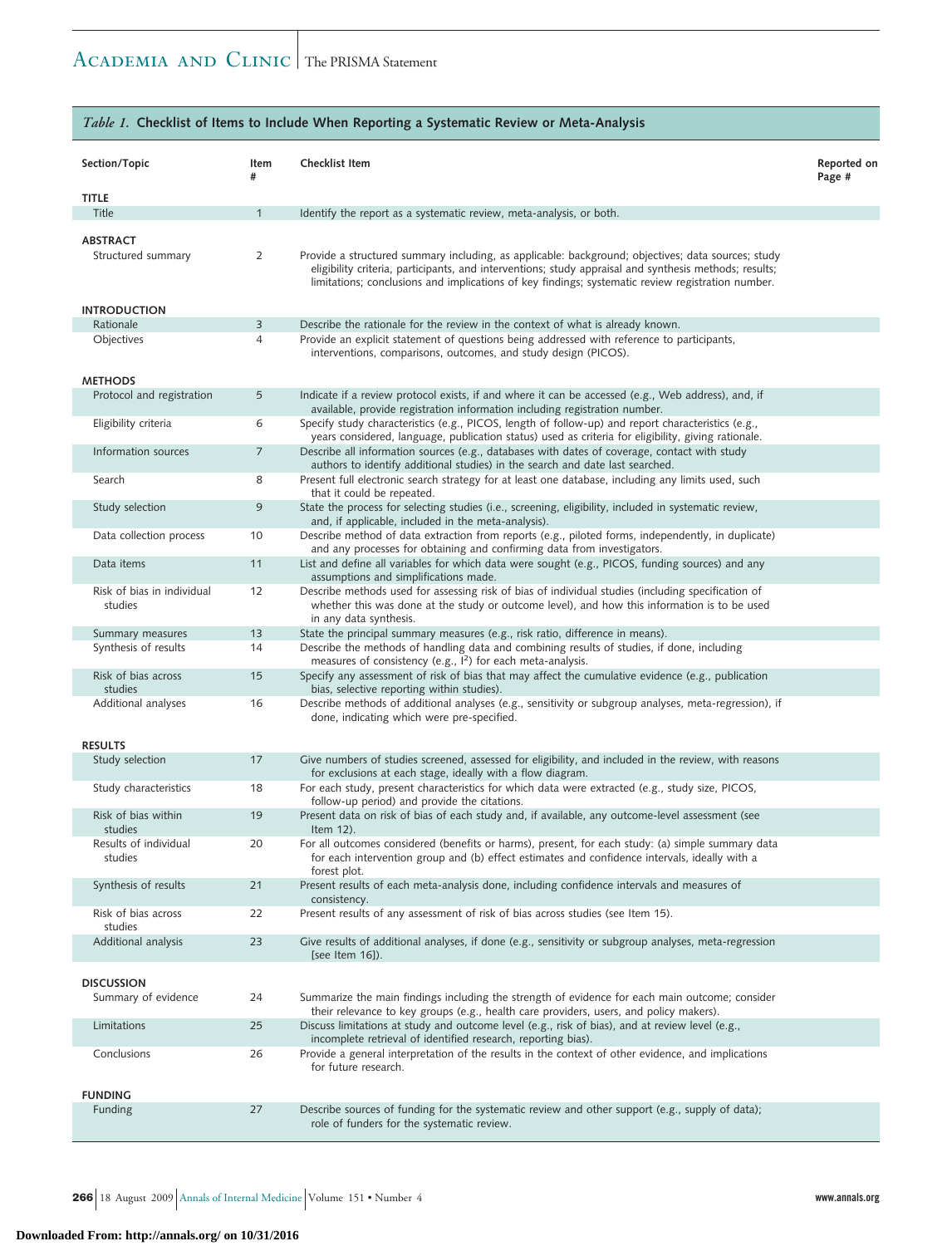### **ENDORSEMENT**

The PRISMA Statement should replace the QUOROM Statement for those journals that have endorsed QUOROM. We hope that other journals will support PRISMA; they can do so by registering on the PRISMA Web site. To underscore to authors, and others, the importance of transparent reporting of systematic reviews, we encourage supporting journals to reference the PRISMA Statement and include the PRISMA Web address in their instructions to authors. We also invite editorial organizations to consider endorsing PRISMA and encourage authors to adhere to its principles.

### **THE PRISMA EXPLANATION AND ELABORATION PAPER**

In addition to the PRISMA Statement, a supporting Explanation and Elaboration document has been produced (18) following the style used for other reporting guidelines (19 –21). The process of completing this document included developing a large database of exemplars to highlight how best to report each checklist item, and identifying a comprehensive evidence base to support the inclusion of each checklist item. The Explanation and Elaboration document was completed after several face-to-face meetings and numerous iterations among several meeting participants, after which it was shared with the whole group for additional revisions and final approval. Finally, the group formed a dissemination subcommittee to help disseminate and implement PRISMA.

#### **DISCUSSION**

The quality of reporting of systematic reviews is still not optimal (22–27). In a recent review of 300 systematic *Figure 1.* **Flow of information through the different phases of a systematic review.**



|  |  |  | <i>Table 2.</i> Substantive Specific Changes Between the QUOROM Checklist and the PRISMA Checklist* |  |
|--|--|--|-----------------------------------------------------------------------------------------------------|--|
|--|--|--|-----------------------------------------------------------------------------------------------------|--|

| Section/Topic     | Item                                              | <b>QUOROM</b> | <b>PRISMA</b> | Comment                                                                                                                                                                                                                                                                                                                                                      |
|-------------------|---------------------------------------------------|---------------|---------------|--------------------------------------------------------------------------------------------------------------------------------------------------------------------------------------------------------------------------------------------------------------------------------------------------------------------------------------------------------------|
| Abstract          |                                                   |               |               | QUOROM and PRISMA ask authors to report an abstract. However, PRISMA<br>is not specific about format.                                                                                                                                                                                                                                                        |
| Introduction      | Objective                                         |               | V             | This new item (4) addresses the explicit question the review addresses using<br>the PICO reporting system (which describes the participants, interventions,<br>comparisons, and outcome[s] of the systematic review), together with the<br>specification of the type of study design (PICOS); the item is linked to<br>Items 6, 11, and 18 of the checklist. |
| Methods           | Protocol                                          |               |               | This new item (5) asks authors to report whether the review has a protocol<br>and if so how it can be accessed.                                                                                                                                                                                                                                              |
| Methods           | Search                                            | V             | V             | Although reporting the search is present in both QUOROM and PRISMA<br>checklists, PRISMA asks authors to provide a full description of at least one<br>electronic search strategy (Item 8). Without such information it is<br>impossible to repeat the authors' search.                                                                                      |
| Methods           | Assessment of risk of bias<br>in included studies |               |               | Renamed from "quality assessment" in QUOROM. This item (12) is linked<br>with reporting this information in the results (Item 19). The new concept of<br>"outcome-level" assessment has been introduced.                                                                                                                                                     |
| Methods           | Assessment of risk of bias<br>across studies      |               |               | This new item (15) asks authors to describe any assessments of risk of bias in<br>the review, such as selective reporting within the included studies. This<br>item is linked with reporting this information in the results (Item 22).                                                                                                                      |
| <b>Discussion</b> |                                                   |               |               | Although both QUOROM and PRISMA checklists address the discussion<br>section, PRISMA devotes three items (24-26) to the discussion. In PRISMA<br>the main types of limitations are explicitly stated and their discussion<br>required.                                                                                                                       |
| Funding           |                                                   |               | V             | This new item (27) asks authors to provide information on any sources of<br>funding for the systematic review.                                                                                                                                                                                                                                               |

\* A tick indicates the presence of the topic in QUOROM or PRISMA.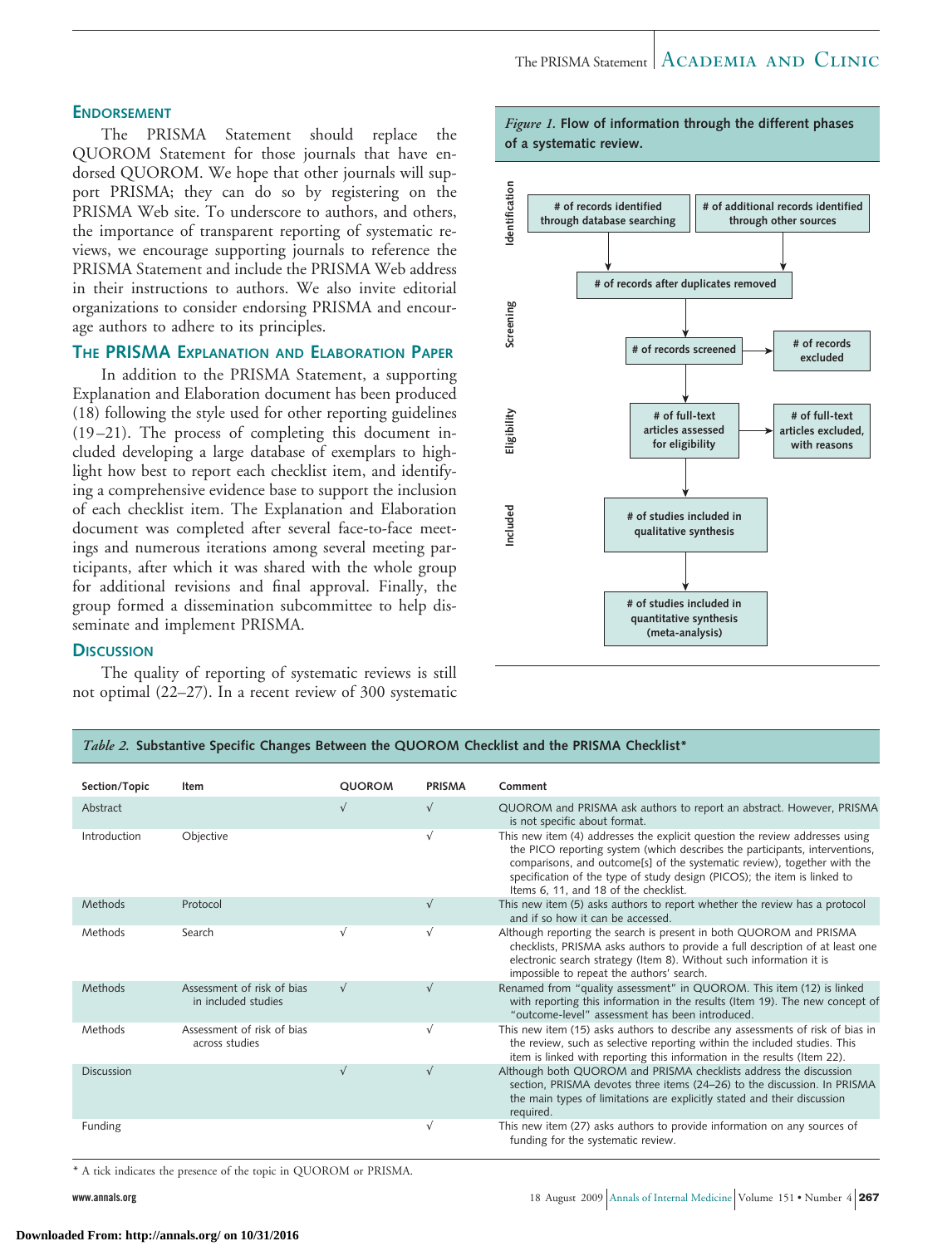# ACADEMIA AND CLINIC The PRISMA Statement

reviews, few authors reported assessing possible publication bias (22), even though there is overwhelming evidence both for its existence (28) and its impact on the results of systematic reviews (29). Even when the possibility of publication bias is assessed, there is no guarantee that systematic reviewers have assessed or interpreted it appropriately (30). Although the absence of reporting such an assessment does not necessarily indicate that it was not done, reporting an assessment of possible publication bias is likely to be a marker of the thoroughness of the conduct of the systematic review.

Several approaches have been developed to conduct systematic reviews on a broader array of questions. For example, systematic reviews are now conducted to investigate cost-effectiveness (31), diagnostic (32) or prognostic questions (33), genetic associations (34), and policy making (35). The general concepts and topics covered by PRISMA are all relevant to any systematic review, not just those whose objective is to summarize the benefits and harms of a health care intervention. However, some modifications of the checklist items or flow diagram will be necessary in particular circumstances. For example, assessing the risk of bias is a key concept, but the items used to assess this in a diagnostic review are likely to focus on issues such as the spectrum of patients and the verification of disease status, which differ from reviews of interventions. The flow diagram will also need adjustments when reporting individual patient data meta-analysis (36).

We have developed an explanatory document (18) to increase the usefulness of PRISMA. For each checklist item, this document contains an example of good reporting, a rationale for its inclusion, and supporting evidence, including references, whenever possible. We believe this document will also serve as a useful resource for those teaching systematic review methodology. We encourage journals to include reference to the explanatory document in their Instructions to Authors.

Like any evidence-based endeavor, PRISMA is a living document. To this end we invite readers to comment on the revised version, particularly the new checklist and flow diagram, through the PRISMA Web site. We will use such information to inform PRISMA's continued development.

From Ottawa Methods Centre, Ottawa Hospital Research Institute, University of Ottawa, Ottawa, Ontario, Canada; Universita` di Modena e Reggio Emilia, Modena, Italy; Centro Cochrane Italiano, Istituto Ricerche Farmacologiche Mario Negri, Milan, Italy; and Centre for Statistics in Medicine, University of Oxford, Oxford, United Kingdom.

**Acknowledgment:** The following people contributed to the PRISMA Statement: Doug Altman, DSc, Centre for Statistics in Medicine (Oxford, United Kingdom); Gerd Antes, PhD, University Hospital Freiburg (Freiburg, Germany); David Atkins, MD, MPH, Health Services Research & Development Service, Veterans Health Administration (Washington, DC); Virginia Barbour, MRCP, DPhil, *PLoS Medicine* (Cambridge, United Kingdom); Nick Barrowman, PhD, Children's Hospital of Eastern Ontario (Ottawa, Ontario, Canada); Jesse A. Berlin, ScD, Johnson & Johnson Pharmaceutical Research and Development (Titusville, New Jersey); Jocalyn Clark, PhD, *PLoS Medicine* (at the time of

**268** 18 August 2009 Annals of Internal Medicine Volume 151 • Number 4 **www.annals.org**

writing, *BMJ*; London, United Kingdom); Mike Clarke, PhD, UK Cochrane Centre (Oxford, United Kingdom) and School of Nursing and Midwifery, Trinity College (Dublin, Ireland); Deborah Cook, MD, Departments of Medicine, Clinical Epidemiology and Biostatistics, McMaster University (Hamilton, Ontario, Canada); Roberto D'Amico, PhD, Universita` di Modena e Reggio Emilia (Modena, Italy) and Centro Cochrane Italiano, Istituto Ricerche Farmacologiche Mario Negri (Milan, Italy); Jonathan J. Deeks, PhD, University of Birmingham (Birmingham, United Kingdom); P.J. Devereaux, MD, PhD, Departments of Medicine, Clinical Epidemiology and Biostatistics, McMaster University (Hamilton, Ontario, Canada); Kay Dickersin, PhD, Johns Hopkins Bloomberg School of Public Health (Baltimore, Maryland); Matthias Egger, MD, Department of Social and Preventive Medicine, University of Bern (Bern, Switzerland); Edzard Ernst, MD, PhD, FRCP, FRCP(Edin), Peninsula Medical School (Exeter, United Kingdom); Peter C. Gøtzsche, MD, MSc, The Nordic Cochrane Centre (Copenhagen, Denmark); Jeremy Grimshaw, MBChB, PhD, FRCFP, Ottawa Hospital Research Institute (Ottawa, Ontario, Canada); Gordon Guyatt, MD, Departments of Medicine, Clinical Epidemiology and Biostatistics, McMaster University (Hamilton, Ontario, Canada); Julian Higgins, PhD, MRC Biostatistics Unit (Cambridge, United Kingdom); John P.A. Ioannidis, MD, University of Ioannina Campus (Ioannina, Greece); Jos Kleijnen, MD, PhD, Kleijnen Systematic Reviews Ltd (York, United Kingdom) and School for Public Health and Primary Care (CAPHRI), University of Maastricht (Maastricht, the Netherlands); Tom Lang, MA, Tom Lang Communications and Training (Davis, California); Alessandro Liberati, MD, Universita` di Modena e Reggio Emilia (Modena, Italy) and Centro Cochrane Italiano, Istituto Ricerche Farmacologiche Mario Negri (Milan, Italy); Nicola Magrini, MD, NHS Centre for the Evaluation of the Effectiveness of Health Care–CeVEAS (Modena, Italy); David Mc-Namee, PhD, *The Lancet* (London, United Kingdom); Lorenzo Moja, MD, MSc, Centro Cochrane Italiano, Istituto Ricerche Farmacologiche Mario Negri (Milan, Italy); David Moher, PhD, Ottawa Methods Centre, Ottawa Hospital Research Institute (Ottawa, Ontario, Canada); Cynthia Mulrow, MD, MSc, *Annals of Internal Medicine* (Philadelphia, Pennsylvania); Maryann Napoli, Center for Medical Consumers (New York, New York); Andy Oxman, MD, Norwegian Health Services Research Centre (Oslo, Norway); Ba' Pham, MMath, Toronto Health Economics and Technology Assessment Collaborative (Toronto, Ontario, Canada; at the time of the first meeting of the group, GlaxoSmithKline Canada [Mississauga, Ontario, Canada]); Drummond Rennie, MD, FRCP, FACP, University of California, San Francisco (San Francisco, California); Margaret Sampson, MLIS, Children's Hospital of Eastern Ontario (Ottawa, Ontario, Canada); Kenneth F. Schulz, PhD, MBA, Family Health International (Durham, North Carolina); Paul G. Shekelle, MD, PhD, Southern California Evidence-Based Practice Center (Santa Monica, California); Jennifer Tetzlaff, BSc, Ottawa Methods Centre, Ottawa Hospital Research Institute (Ottawa, Ontario, Canada); David Tovey, FRCGP, The Cochrane Library, Cochrane Collaboration (Oxford, United Kingdom; at the time of the first meeting of the group, *BMJ* [London, United Kingdom]); and Peter Tugwell, MD, MSc, FRCPC, Institute of Population Health, University of Ottawa (Ottawa, Ontario, Canada).

**Grant Support:** PRISMA was funded by the Canadian Institutes of Health Research; Universita` di Modena e Reggio Emilia, Italy; Cancer Research UK; Clinical Evidence BMJ Knowledge; The Cochrane Collaboration; and GlaxoSmithKline, Canada. Dr. Liberati is funded, in part, through grants of the Italian Ministry of University (COFIN-PRIN 2002 prot. 2002061749 and COFIN-PRIN 2006 prot. 2006062298). Dr. Altman is funded by Cancer Research UK. Dr. Moher is funded by a University of Ottawa Research Chair. None of the sponsors had any involvement in the planning, execution, or write-up of the PRISMA documents. Additionally, no funder played a role in drafting the manuscript.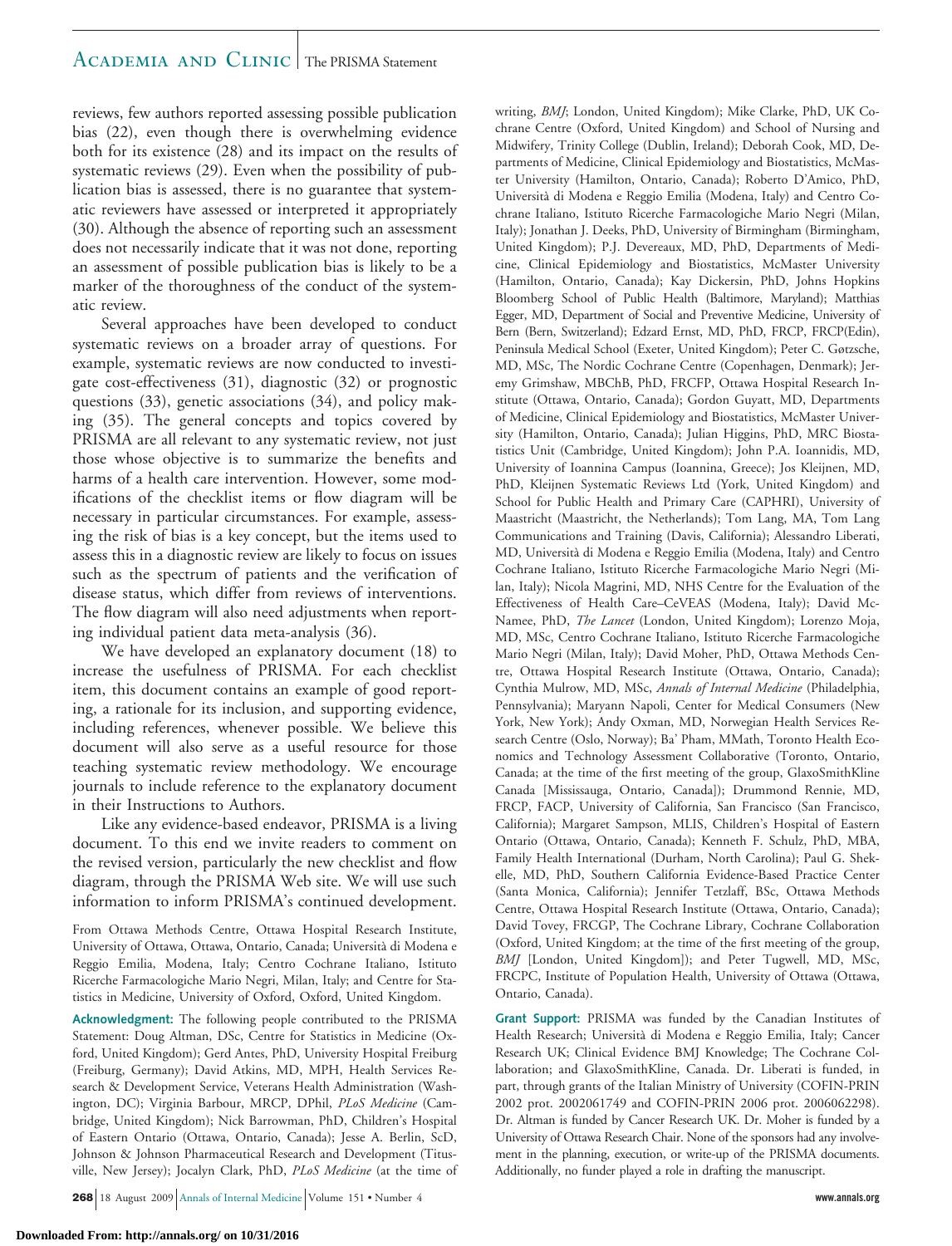# The PRISMA Statement | ACADEMIA AND CLINIC

#### **Potential Financial Conflicts of Interest:** None disclosed.

**Corresponding Author:** David Moher, PhD, Ottawa Methods Centre, Ottawa Hospital Research Institute, The Ottawa Hospital, General Campus, Critical Care Wing (Eye Institute), 6th Floor, 501 Smyth Road, Ottawa, Ontario K1H 8L6, Canada; e-mail, dmoher@ohri.ca.

Current author addresses are available at www.annals.org.

#### **References**

1. **Oxman AD, Cook DJ, Guyatt GH.** Users' guides to the medical literature. VI. How to use an overview. Evidence-Based Medicine Working Group. JAMA. 1994;272:1367-71. [PMID: 7933399]

2. **Swingler GH, Volmink J, Ioannidis JP.** Number of published systematic reviews and global burden of disease: database analysis. BMJ. 2003;327:1083-4. [PMID: 14604930]

3. **Canadian Institutes of Health Research.** Randomized controlled trials registration/application checklist. December 2006. Accessed at www.cihr-irsc.gc.ca/e /documents/rct\_reg\_e.pdf on 19 May 2009.

4. **Young C, Horton R.** Putting clinical trials into context. Lancet. 2005;366: 107-8. [PMID: 16005318]

5. **Mulrow CD.** The medical review article: state of the science. Ann Intern Med. 1987;106:485-8. [PMID: 3813259]

6. **Sacks HS, Berrier J, Reitman D, Ancona-Berk VA, Chalmers TC.** Metaanalyses of randomized controlled trials. N Engl J Med. 1987;316:450-5. [PMID: 3807986]

7. **Sacks HS, Reitman D, Pagano D, Kupelnick B.** Meta-analysis: an update. Mt Sinai J Med. 1996;63:216-24. [PMID: 8692168]

8. **Moher D, Cook DJ, Eastwood S, Olkin I, Rennie D, Stroup DF.** Improving the quality of reports of meta-analyses of randomised controlled trials: the QUOROM statement. Quality of Reporting of Meta-analyses. Lancet. 1999; 354:1896-900. [PMID: 10584742]

9. **Green S, Higgins J, eds.** Glossary. In: Cochrane Handbook for Systematic Reviews of Interventions 4.2.5. The Cochrane Collaboration; 2005. Accessed at www.cochrane.org/resources/glossary.htm on 19 May 2009.

10. **Strech D, Tilburt J.** Value judgments in the analysis and synthesis of evidence. J Clin Epidemiol. 2008;61:521-4. [PMID: 18471654]

11. Moher D, Tsertsvadze A. Systematic reviews: when is an update an update? Lancet. 2006;367:881-3. [PMID: 16546523]

12. University of York Centre for Reviews and Dissemination. 2009. Accessed at www.york.ac.uk/inst/crd/ on 19 May 2009.

13. The Joanna Briggs Institute protocols & work in progress. 2009. Accessed at www.joannabriggs.edu.au/pubs/systematic\_reviews\_prot.php on 19 May 2009.

14. **De Angelis C, Drazen JM, Frizelle FA, Haug C, Hoey J, Horton R, et al; International Committee of Medical Journal Editors.** Clinical trial registration: a statement from the International Committee of Medical Journal Editors [Editorial]. CMAJ. 2004;171:606-7. [PMID: 15367465]

15. **Whittington CJ, Kendall T, Fonagy P, Cottrell D, Cotgrove A, Boddington E.** Selective serotonin reuptake inhibitors in childhood depression: systematic review of published versus unpublished data. Lancet. 2004;363:1341-5. [PMID: 15110490]

16. **Bagshaw SM, McAlister FA, Manns BJ, Ghali WA.** Acetylcysteine in the prevention of contrast-induced nephropathy: a case study of the pitfalls in the evolution of evidence. Arch Intern Med. 2006;166:161-6. [PMID: 16432083]

17. **Biondi-Zoccai GG, Lotrionte M, Abbate A, Testa L, Remigi E, Burzotta F, et al.** Compliance with QUOROM and quality of reporting of overlapping meta-analyses on the role of acetylcysteine in the prevention of contrast associated nephropathy: case study. BMJ. 2006;332:202-9. [PMID: 16415336]

18. **Liberati A, Altman DG, Tetzlaff J, Mulrow C, Gøtzsche P, Ioannidis JP, et al.** The PRISMA statement for reporting systematic reviews and meta-analyses of studies that evaluate health care interventions: explanation and elaboration. Ann Intern Med. 2009;151:W-65-94.

19. **Altman DG, Schulz KF, Moher D, Egger M, Davidoff F, Elbourne D, et al; CONSORT GROUP (Consolidated Standards of Reporting Trials).** The revised CONSORT statement for reporting randomized trials: explanation and elaboration. Ann Intern Med. 2001;134:663-94. [PMID: 11304107]

20. **Bossuyt PM, Reitsma JB, Bruns DE, Gatsonis CA, Glasziou PP, Irwig LM, et al; Standards for Reporting of Diagnostic Accuracy.** The STARD statement for reporting studies of diagnostic accuracy: explanation and elaboration. Ann Intern Med. 2003;138:W1-12. [PMID: 12513067]

21. **Vandenbroucke JP, von Elm E, Altman DG, Gøtzsche PC, Mulrow CD, Pocock SJ, et al; STROBE Initiative.** Strengthening the Reporting of Observational Studies in Epidemiology (STROBE): explanation and elaboration. Ann Intern Med. 2007;147:W163-94. [PMID: 17938389]

22. **Moher D, Tetzlaff J, Tricco AC, Sampson M, Altman DG.** Epidemiology and reporting characteristics of systematic reviews. PLoS Med. 2007;4:e78. [PMID: 17388659]

23. **Bhandari M, Morrow F, Kulkarni AV, Tornetta P 3rd.** Meta-analyses in orthopaedic surgery. A systematic review of their methodologies. J Bone Joint Surg Am. 2001;83-A:15-24. [PMID: 11205853]

24. **Kelly KD, Travers A, Dorgan M, Slater L, Rowe BH.** Evaluating the quality of systematic reviews in the emergency medicine literature. Ann Emerg Med. 2001;38:518-26. [PMID: 11679863]

25. **Richards D.** The quality of systematic reviews in dentistry. Evid Based Dent. 2004;5:17. [PMID: 15238972]

26. Choi PT, Halpern SH, Malik N, Jadad AR, Tramèr MR, Walder B. Examining the evidence in anesthesia literature: a critical appraisal of systematic reviews. Anesth Analg. 2001;92:700-9. [PMID: 11226105]

27. **Delaney A, Bagshaw SM, Ferland A, Manns B, Laupland KB, Doig CJ.** A systematic evaluation of the quality of meta-analyses in the critical care literature. Crit Care. 2005;9:R575-82. [PMID: 16277721]

28. **Dickersin K.** Publication bias: recognizing the problem, understanding its origins and scope, and preventing harm. In: Rothstein HR, Sutton AJ, Borenstein M, eds. Publication Bias in Meta-Analysis—Prevention, Assessment and Adjustments. Chichester, UK: J Wiley; 2005:11-33.

29. **Sutton AJ.** Evidence concerning the consequences of publication and related biases. In: Rothstein HR, Sutton AJ, Borenstein M, eds. Publication Bias in Meta-Analysis—Prevention, Assessment and Adjustments. Chichester, UK: J Wiley; 2005:175-92.

30. **Lau J, Ioannidis JP, Terrin N, Schmid CH, Olkin I.** The case of the misleading funnel plot. BMJ. 2006;333:597-600. [PMID: 16974018]

31. **Ladabaum U, Chopra CL, Huang G, Scheiman JM, Chernew ME,** Fendrick AM. Aspirin as an adjunct to screening for prevention of sporadic colorectal cancer. A cost-effectiveness analysis. Ann Intern Med. 2001;135:769- 81. [PMID: 11694102]

32. **Deeks JJ.** Systematic reviews in health care: Systematic reviews of evaluations of diagnostic and screening tests. BMJ. 2001;323:157-62. [PMID: 11463691]

33. **Altman DG.** Systematic reviews of evaluations of prognostic variables. BMJ. 2001;323:224-8. [PMID: 11473921]

34. **Ioannidis JP, Ntzani EE, Trikalinos TA, Contopoulos-Ioannidis DG.** Replication validity of genetic association studies. Nat Genet. 2001;29:306-9. [PMID: 11600885]

35. **Lavis J, Davies H, Oxman A, Denis JL, Golden-Biddle K, Ferlie E.** Towards systematic reviews that inform health care management and policy-making. J Health Serv Res Policy. 2005;10 Suppl 1:35-48. [PMID: 16053582]

36. **Stewart LA, Clarke MJ.** Practical methodology of meta-analyses (overviews) using updated individual patient data. Cochrane Working Group. Stat Med. 1995;14:2057-79. [PMID: 8552887]

37. **Moja LP, Telaro E, D'Amico R, Moschetti I, Coe L, Liberati A.** Assessment of methodological quality of primary studies by systematic reviews: results of the metaquality cross sectional study. BMJ. 2005;330:1053. [PMID: 15817526]

38. **Guyatt GH, Oxman AD, Vist GE, Kunz R, Falck-Ytter Y, Alonso-Coello P, et al; GRADE Working Group.** GRADE: an emerging consensus on rating quality of evidence and strength of recommendations. BMJ. 2008;336:924-6. [PMID: 18436948]

39. **Schu¨nemann HJ, Jaeschke R, Cook DJ, Bria WF, El-Solh AA, Ernst A, et al; ATS Documents Development and Implementation Committee.** An official ATS statement: grading the quality of evidence and strength of recommendations in ATS guidelines and recommendations. Am J Respir Crit Care Med. 2006;174:605-14. [PMID: 16931644]

40. **Chan AW, Hro´bjartsson A, Haahr MT, Gøtzsche PC, Altman DG.** Empirical evidence for selective reporting of outcomes in randomized trials: comparison of protocols to published articles. JAMA. 2004;291:2457-65. [PMID: 15161896]

41. **Chan AW, Krleza-Jeric´ K, Schmid I, Altman DG.** Outcome reporting bias in randomized trials funded by the Canadian Institutes of Health Research. CMAJ. 2004;171:735-40. [PMID: 15451835]

42. **Silagy CA, Middleton P, Hopewell S.** Publishing protocols of systematic reviews: comparing what was done to what was planned. JAMA. 2002;287: 2831-4. [PMID: 12038926]